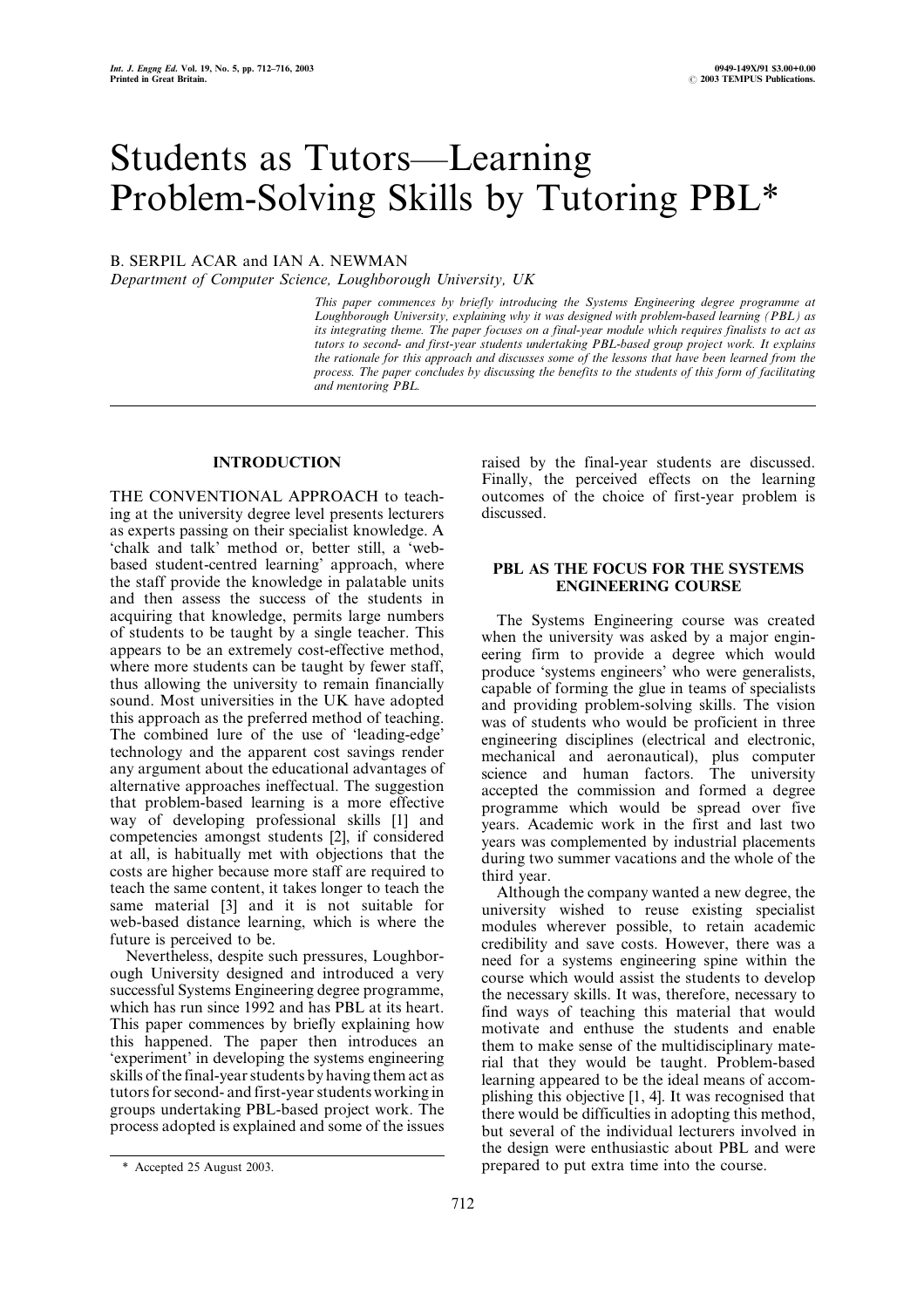The initial design of the course provided for specialist 'systems' modules comprising one sixth of the total teaching time in the first three academic years, with the remainder of the time being spent on material drawn from the various specialist subjects. The whole of the final year was devoted to providing the students with specialist expertise in one subject. The systems modules in the first two years used conventional teaching methods with associated examinations to cover the systems process and some mathematical and engineering design techniques. The main bulk of the systems `teaching' was, however, focused on problem-based learning, with different scenarios and different aims and planned outcomes in each year. This was based on the constructivist approach to learning, where the learner is expected to construct personal meaning by engaging in dialogue and reflection [5, 6].

The first-year systems module included three assessed projects where the students worked in groups of five or six (different groups for each project) to consider aspects of large-scale, complex, multidisciplinary systems. The groups were expected to meet in a project work area for three, four and six afternoons respectively, to research the presenting problem and discuss the issues amongst themselves and with the systems support staff, and then deliver a 10- to 15-minute presentation and a short report on what they had found. The second-year students were given five mini-projects to undertake in self-selected groups of five or six, with only the last one being assessed. In the third year, self-selected teams of five or six bid for year-long projects which involve the design and development of some engineering `product' (e.g. a pregnant crash test dummy; a portable law and order support device).

Developing and improving presentation skills is an important objective for all three years, as are providing appropriate written reports and reflecting on the performance of the group and on the contribution of individuals to the group. Other common objectives are to help the students to understand the complexity of real systems, the difficulty of eliciting requirements and assumptions and the need to work in a group because no individual will have either all of the required skills or the time. However, each year also has its own objectives and the balance of the common objectives varies. The projects in the first year were intended to help the cohort to mix together and get to know one another and also to recognise that real complex problems are not easily delineated, or understood, and that different people can legitimately hold quite different views about what is important and how the problem might be approached. The second year is primarily focused on exploring different forms of presentation and on learning to spend an appropriate time on tasks. The third year provides the first opportunity for the students to undertake a complete project from start to finish which involves them in collecting the

requirements, scoping the task, liaising with two different and conflicting clients and managing their time. The two clients are their technical supervisor, who, typically, is expecting them to 'get on with the work' and the systems team, who require the group to show that they are using a valid and sensible systems approach. Fifty percent of the marks for the module are given for each aspect, with the systems mark being subdivided between group reports, a 30-minute presentation and a 30-minute demonstration.

In addition to the specific problems which the students were asked to address in the systems modules, they were told that the biggest problem they faced was of supporting one another through the programme and integrating the material they would be given to provide the systems perspective.

The first cohort of students graduated in 1997, with the majority joining the sponsoring company nominally as `systems engineers' but practically as subject specialists because of the existing team structures. By 1999, when two more cohorts had graduated, it became clear that there was a real need for the addition of some systems `teaching' in the final year, which would reinforce the systems lessons they had learned in the first three years and help the students to be able to deploy their systems skills for the benefit of the companies for whom they worked. The module that was introduced in the final year and its relationship to the first two years' systems teaching forms the focus for the following section of this paper.

#### APPLYING SYSTEMS THEORY

The course had successfully enabled students to gain sufficient academic knowledge to be able to work in specialist teams and sufficient problemsolving skills to enable them to complete the course and please their employers. They had also performed very well academically, not just in the systems modules, but also in the modules taken by single-subject specialists, where, in several cases, the systems engineering students had outperformed the specialists students on average [7]. However, apart from assisting one another, they had had relatively little experience of facilitation (i.e. of encouraging groups working on projects to achieve their potential). In the initial design of the course this appeared to be a relatively unimportant and possibly unachievable objective. Nevertheless, once the other objectives had been achieved, it took on greater importance. Furthermore, it appeared to be a further opportunity to use a PBL, or 'learning through doing', strategy. Getting final-year students to work with first- and secondyear groups undertaking PBL projects would give them an ideal opportunity to try out their facilitation skills in a supportive environment. The benefit to the younger students was also seen as being significant. There would be more tutors to support them through their PBL tasks and these would be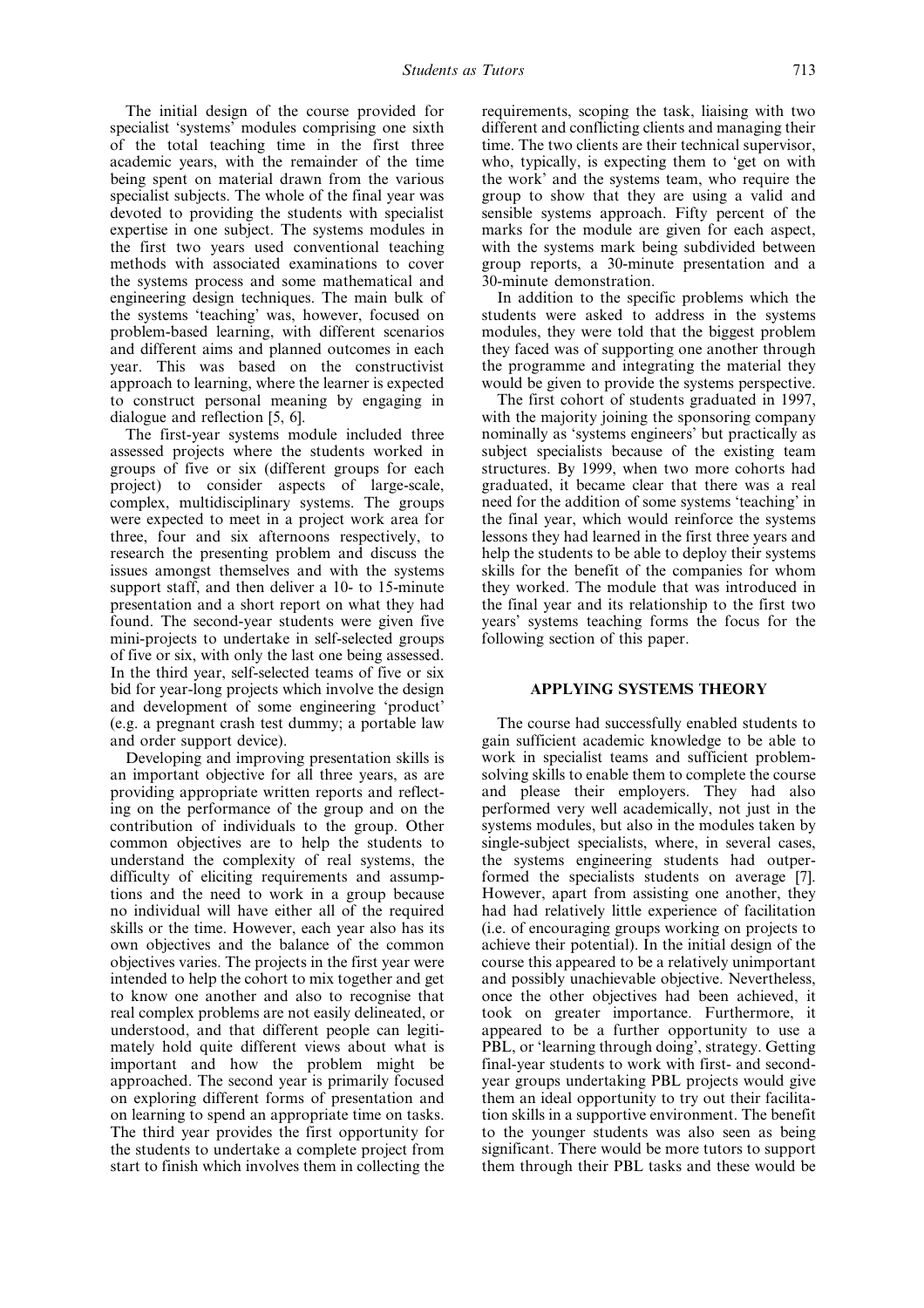people who, unlike the existing staff, had already experienced the process that the students were being put through.

The format of the module was for the finalists to be given an initial class-based reminder of what was expected from facilitators [8] and then for them to be assigned in teams of three students to second-year groups undertaking a mini-project. The finalist teams would be changed for each mini-project and different teams would be assigned to a second-year group each time. Each finalist consults with two different second-year groups, is required to attend the meetings of the group and to report back using a web-based reporting system on the progress of the group and the contributions being made by the individuals in it. Feedback is provided to all of the finalists, both on their reports and on the comments of the second-year groups. They are then asked to act as consultants to a first-year group undertaking their third systems project. The finalists are also required to attend the presentations given by the first-year groups at the end of their project and to provide an assessment of the performance of the groups. The consultancy is carried out in teams, but each finalist is expected to produce and justify their own reports and assessments. They are also required to produce a final individual report which reflects on the consultancy process as a whole. The task of the finalists is to help the second and first years think about the problems they are posed in different ways. The finalists should not tell the others what to do; suggestions can be made but the solution must be owned by the second- or firstyear group.

### REFLECTION ON THE MODULE BY STAFF AND STUDENTS

The initial reaction from many of the finalists to being told what they would have to do was that the module was relatively straightforward and unchallenging. However, by the end of the module most of the students had revised their opinions and several have subsequently commented on the value it had, both in providing an advantage at interviews and as a good preparation for working with and in teams in the workplace.

One interesting observation in the initial reports by the finalists was the difference in attitude that was evident on crossing the line from student to consultant. Quite a few of the finalists expressed outrage at the unprofessional and uncommitted attitude of the younger groups, citing behaviour that had been typical of their own performances when they were in the first or second years. Initially, the staff perceived this as irony, but it soon became apparent that the finalists appeared to believe what they were saying and needed to be reminded of the process of learning and maturing. A second observation was the increasing thoroughness of the reports as the module progressed. Many of the reports on the meetings with the first group were brief and lacked thought, but, when the students were reminded of the fact that the reports contributed marks to their degree classification, the reports became more professional and much more thoughtful. The final reflective reports were of a high standard and included several ideas and comments that had not previously been fully considered by the staff.

One particular focus of the reports was on the effect of the choice of problem on the learning objectives. This was made possible because the finalists had themselves undertaken a different type of project when they were in the first year and could compare their experiences with those of the students they were `supervising'.

The first-year students who were being supervised had been asked to study an engineering system that had failed and report on the causes of the disaster and the prevention of similar disasters in the future. By contrast, the final-year students had been given a fun project (`Design a New Fairground Ride') when they were the firstyear students. However, in both cases, the students were asked to tackle the task from a systems perspective.

The chosen disaster topics included: the Concorde crash in France, the Chernobil nuclear disaster, the Kegworth aeroplane crash, the Piper Alpha platform fire, the Kirks submarine and a tanker oil spillage, as well as less-known disasters. These problems were interesting, real and challenging and cannot readily be explained using the technical material they had learned in other conventional modules. The students were expected to take responsibility for discovering the events that had led to the disaster and reflecting on the lessons to be learned by searching articles, reports, TV programmes and other printed and on-line resources. As part of this process, they also need to become conversant with the technical issues and jargon by reading the relevant engineering and scientific books and journals. The finalists had also had to learn about some of the issues, such as safety, but had had much more freedom in directing their work along lines that they were interested in and could enjoy.

The final-year students felt that, although the systems engineering skills they learned through the process were intended to be the same, a serious problem such as a disaster and a fun project such as a fairground create different learning environments with distinct PBL differences:

. First of all, they felt that the disaster project highlights the importance of the systems engineering approach in a clearer way. Since the disaster had actually happened, the events and social implications were already verified and the interactions, or consequences of the lack of them, would be easier to identify. This helped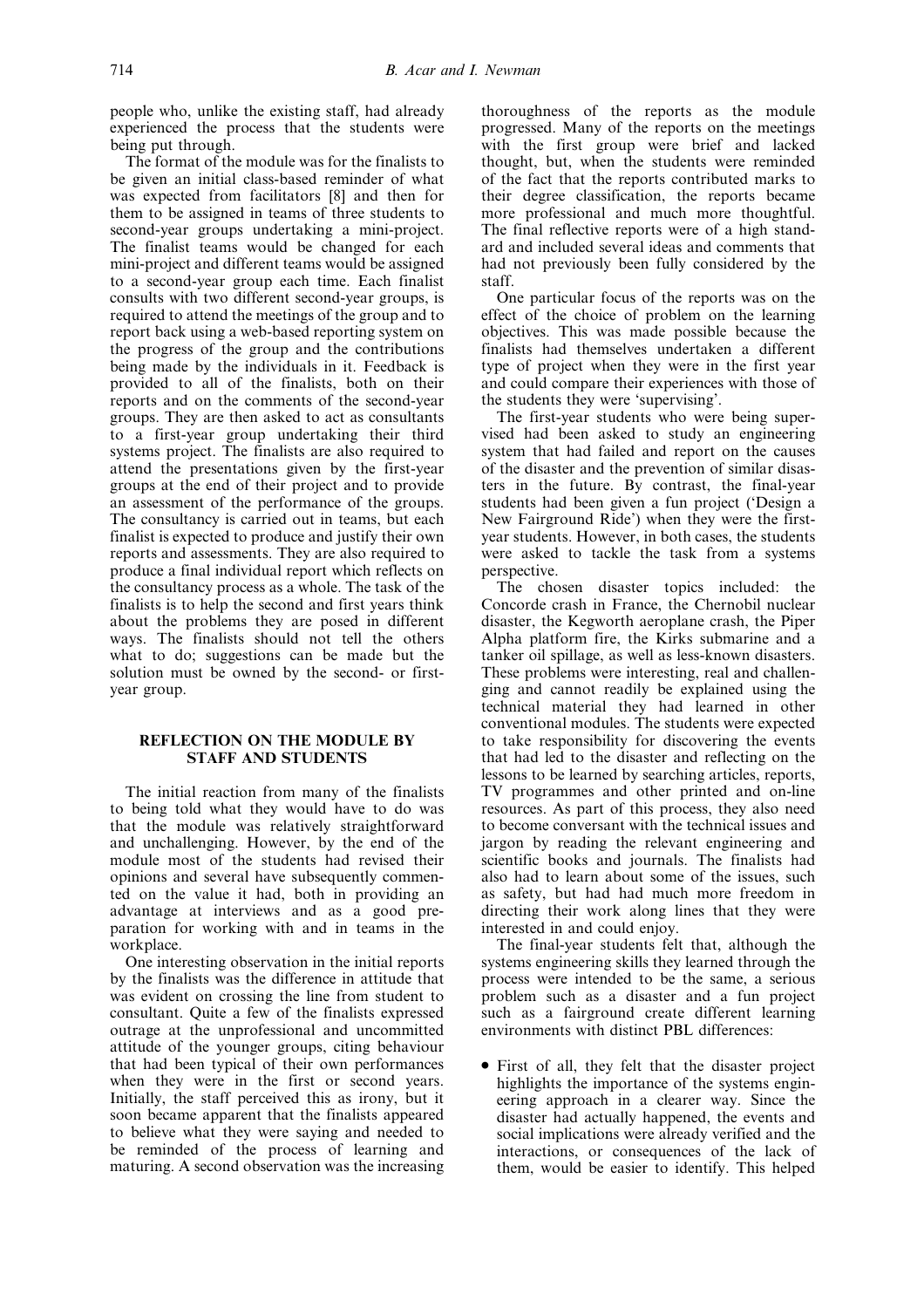the students to develop a better systems engineering approach.

- . Secondly, because collating the evidence in a disaster problem was much more difficult than working on a fun problem, the students could understand how difficult it was to work with missing information and assumptions. The problems of reading lengthy reports and the consequent misunderstandings that occurred were additional areas that could be learned from.
- . The students took the disaster project very seriously and tried to design generic systems solutions to prevent such events happening again and hence to do something useful for humanity. On the other hand, having a fun project provided a relaxed atmosphere and created a very friendly environment. There was space for humour, fun and jokes. This bonded the students and led to better friendships and hence collaboration, dedication and better team work. Finally, a fun project fuelled enthusiasm and creativity [9]. More excitement for learning and dedication to the subject were also noted. These were reflected in the presentations.

### **CONCLUSIONS**

This paper has endeavoured to show that PBL has been highly effective in providing the basis for the development of systems engineers, even though very few of the staff had had experience of PBL prior to its use in the systems modules. The particular advantages of using PBL as a means of encouraging facilitation skills have been highlighted and some of the more interesting observations on the process from the final-year students have been presented.

The `Applying Systems Theory' module was added to the programme to reinforce the systems lessons that the final-year students learned in the first three years and to help the students to gain confidence in deploying their systems skills. The integration of final-year students into the tutoring process also added freshness to the experiences of the first- and second-year students. Furthermore, there were more tutors to support the first and second years through their projects and the support was from people who had already experienced the process.

The systems engineering course can be regarded as a success for PBL. It is worth noting that there are still the general constraints PBL places on teaching within the organisation. However, the client company has been delighted with the product (the graduates) and the academic results have been excellent in all subjects, a result which can be attributed to the effective use of PBL.

#### **REFERENCES**

- 1. D. Boud and G. Feletti, The Challenge of Problem Based Learning, Kogan Page, London (1991).
- 2. D. T. Vernon and R. L. Blake, Does problem based learning work? A meta-analysis of evaluative research, Academic Medicine,  $68(7)$  (1993), pp. 550–563.
- 3. N. F. Schor, Resource intensity of PBL: Obtaining faculty tutors in the face of competing demands, in D. Boud and G. Feletti (eds.), The Challenge of Problem Based Learning, Kogan Page, London (1991).
- 4. R. Reich, Redefining good education: Preparing students for tomorrow, in S. B. Bacharach (ed.), Education Reform: Making Sense of It All, Allyn and Bacon, Boston (1990).
- 5. D. M. Laurillard, Rethinking University Teaching: A Framework for the Effective Use of Educational Technology, Routledge, London (1993).
- 6. J. Armarego, L. Fowler and G. G. Roy, Constructing engineering knowledge: Development of an online learning environment, Proceedings of the 14th Conference on Software Engineering Education and Training, IEEE Computer Society, Los Almitos (2001), pp. 258-267.
- 7. D. J. Parish and I. A. Newman, Educating systems engineers in the university sector, IEE Engineering Science Education Journal, 8 (1999), pp. 169-175.
- 8. D. N. Aspy, C. B. Aspy and P. M. Quimby, What doctors can teach teachers about problem based learning, Educational Leadership, 50(7) (1993), pp. 22-24.
- 9. B. S. Acar, Releasing creativity in an interdisciplinary systems engineering course, European Journal of Engineering Education,  $23(2)$  (1998), pp. 133-140.

B. Serpil Acar has been working with engineers since the completion of her Ph.D. in Mathematics. She was employed by the Engineering Design Department before joining the Department of Computer Science at Loughborough University. Her current research interests include mathematical modelling of the human spine and engineering design processes. She works in close collaboration with engineering departments and with clinical and academic members of the medical schools. She has been teaching systems design using PBL in both undergraduate and postgraduate engineering programmes sponsored by industrial companies during the last 10 years.